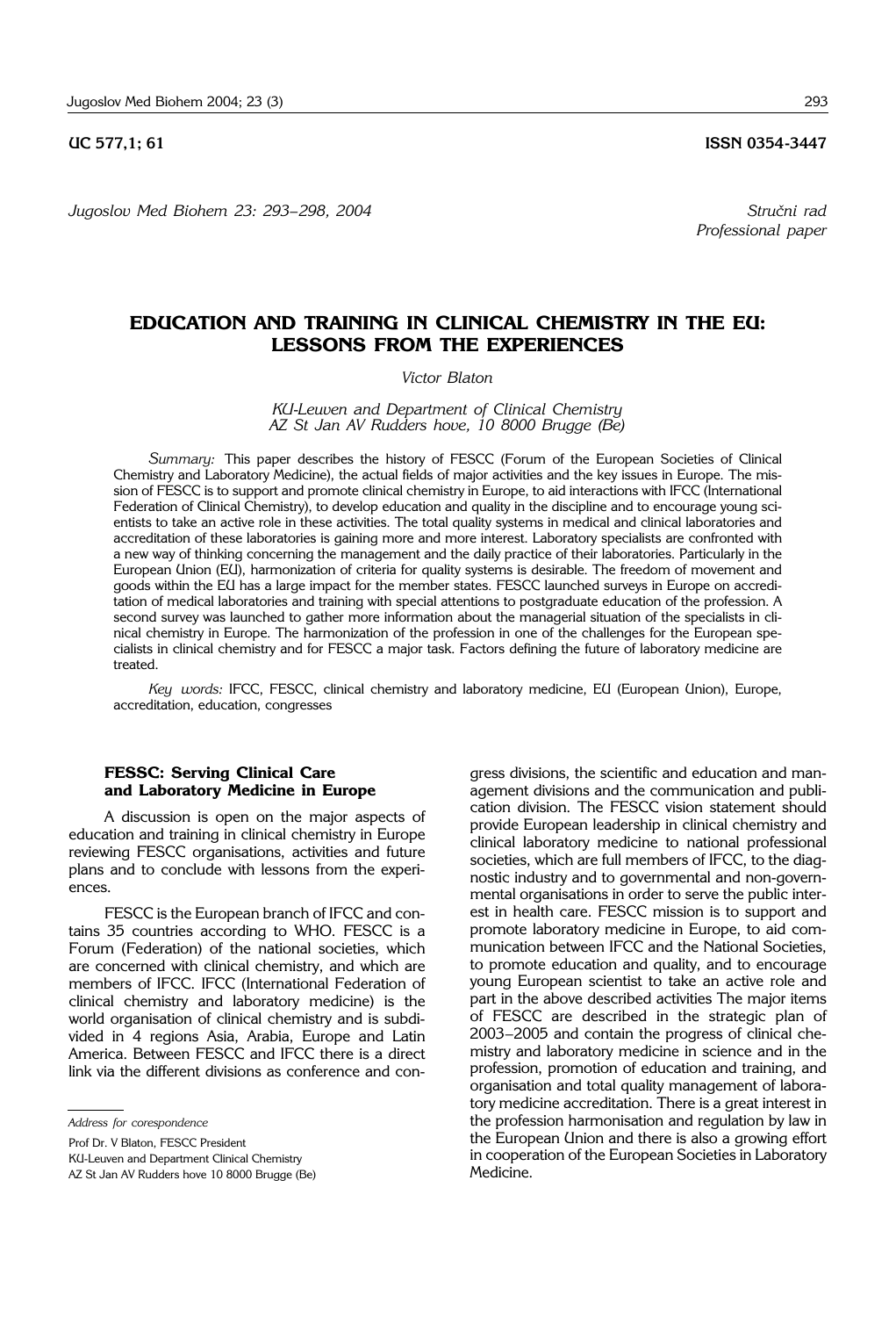Efforts are going on for organizations of international courses and also for exchanges between European subregions. The key strategic issues are: identifying specific European problems, identifying specific sub regional areas of co-operation, improving training and increasing co-operation with other organisations.

FESCC reorganises Europe in different European sub regions. The major group is the European Union (EU) organized in an autonomous FESCC subgroup EC4 (European Communities Confederation of Clinical Chemistry and Laboratory Medicine) who promote harmonization of practice and scientific quality across the EU countries. The political entity of the European Union and the regulations and legislation coming forth from that, makes EC4 a valuable organisation of clinical chemistry in the region. The cooperation is also important in view of the extension of the European Union. A large number of countries are candidate members. Harmonization of the profession via registration will prove to be important. There exists a close co-operation between FESCC and EC4 towards other international bodies. FESCC and EC4 have a joint representative in the European co-operation for accreditation. Accreditation is a very important issue having a major impact on the functioning of laboratories. FESCC represent IFCC by the EC4-FESCC working group on accreditation in the relevant CEN working groups. Also towards the European Diagnostic Manufacturers Association (EDMA) FESCC and EC4 have the same strategy. The co-operation with industry becomes more and more important particularly with respect to the harmonization of laboratory data and the impact of the In Vitro Diagnostics Directive. FESCC recognize the importance of influence on and control from the profession on the developments regarding reference systems. The desired analytical performance of instruments and methods should be able to adapt undesired performance of instruments. FESCC has contacts with the European Commission (EC) and plays an important role with EDMA in order to come to one voice on the European theatre. FESCC continues its efforts to work together with WHO to realize former stated items.

Also the co-operation with the organisation of the biopathologists section of UEMS needs joint attention.

We have further the subgroups from the Balkan, the Baltic, North Europe with the Scandinavian countries, East Europe with Russia, Ukraine and Belarus, and finally the Alps-Adrian group.

FESCC supports activities started by sister societies and extending to an European level. Prof Grünert (Germany) and Prof D. Vonderschmitt (Switzerland) have been working together with China for several years. We had a first congress in Florence (1999) and a second in Shanghai (2001). On the General Assembly a proposal was submitted and accepted to

continue this cooperation under the auspices of FESCC as a »Federation of Chinese and European Societies of Laboratory Medicine«. It is our objective to establish a joint venture for exchange and collaboration. A third meeting in Barcelona (2003) was postponed due to the Sars epidemy and should be replaced in the near future.

#### **The main forum of FESCC**

The main act of FESCC for the activities is the *European Congresses of Clinical and Laboratory Medicine,* called *Euromedlab*. It is true, the European congress of clinical chemistry every two years is in fact the FESCC congress. Following a successful discussion with IFCC in Dubrovnik, we dare say that FESCC has become more and more important as to the European activities and organizes with success socially as well as scientifically important Euromedlab meetings in Praha (2001) and Barcelona (2003). FESCC is the bond, the cement between all European national societies and the expression of it on an European level. Two other important Euromedlab meetings are already fixed in 2005 (Glasgow) and in 2007 (Amsterdam). The aim of FESCC is to activate, to harmonize, to join, to work together for the quality of the profession and to defend the role of laboratory medicine in health care.

*Training and education in laboratory medicine* is a major task for FESCC. Progress in Laboratory science is largely the result of contributions by scientists with an adequate education and specialisation in the field. Clinical laboratory science has developed on a broad front throughout the European Community, resulting in significant differences in what constitutes a national clinical chemistry service in each state. One of the main task of education in laboratory medicine involves bridging the gap between rapidly developing laboratory science and technology and the growing knowledge on characteristics of disease. To ensure freedom of movement in the European Union for employment there is a need for harmonization of training. National diplomas are not automatically recognised, therefore common standards of competence and national diplomas which meet these criteria were developed and accepted by the National Societies of Clinical Chemistry and Laboratory Medicine and described in the EC4 syllabus for post graduate training in clinical chemistry. Registration as »European clinical chemist« is one way for harmonisation of the profession.

FESCC play an important role in *education, exchanges and implementation of new deve**loped diagnostic techniques and diseases.* In collaboration with the Croatian Society of Medical Biochemists we started our annual meetings on continuous post graduate courses in clinical chemistry at the »Interuniversity Centre« of Dubrovnik. Three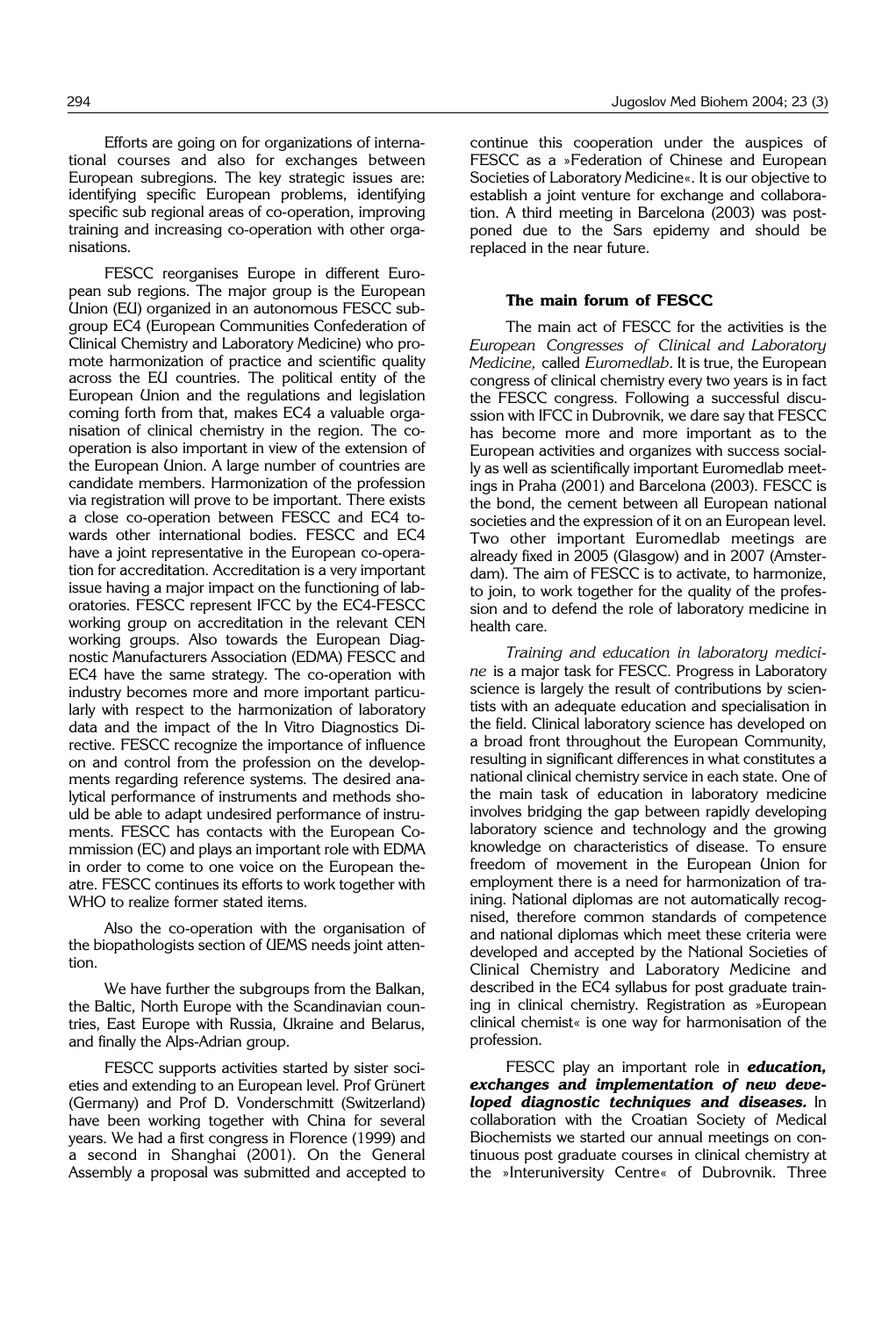important fields of diseases were treated »New trends in classification, monitoring and management of Diabetes Mellitus« (2001), »New trends in classification, monitoring and management of Cardiovascular diseases« (2002) and »Atherosclerosis and Cerebrovascular-Diseases« (2003).

Other very fundamental questions about the essence of our profession, however, need our attention. The »raison d'õtre« (reason of existence) of Laboratory Medicine is approached and judged on the basis of the impact of the flow of laboratory data on the clinical data. The complexity of the healthcare environment and the ever-expanding array of available laboratory tests will inevitably increase the need for greater integration between clinical information and laboratory data. Our impact on the medical environment of the future will not only to maintain the highest quality of data generated in our labs, but rather to maximize the influence of laboratory results on patient management. It is difficult to predict the future, but that does not mean that we are not in the possibility to prepare for it. Taking all the comments above into account you will feel the need to have a house for Clinical Chemistry in Europe where we can meet and discuss our common interests and differences in order to further develop our basic mission: »Serving Clinical Care and Laboratory Medicine in Europe for the benefit of our patients«. Therefore we started discussions with the Charles University of Prague and signed an agreement on the »*Interuniversity Co***-***operation The Charles University Prague and FESCC*« Its primary aims are to advance science and medicine in general, to hold scientific and educational events, to co-ordinate activities in the field in Europe and to seek to further European co-operation and harmonisation. In order to encourage and develop the scientific and cultural co-operation of both institutions educational actions and scientific events are organised. Special attention should be given to the organisation of post graduate courses. The house in Prague »Education and training centre for Laboratory Medicine - FESCC - The Carolinum Charles University of Prague« organises a first discussion forum on postgraduate education of clinical chemistry in Europe and the centre is also open for the promotion of the profession.

By each of the subgroups of FESCC regional meetings are organised under the auspices of FESCC and are in functions of the local needs. The activities with the regions are increasing and bring them closer to other National Societies. Special meetings of the Balkan were organised and we succeeded to exchange together with the region of eastern Europe-Russia (2001). The National Days of Laboratory Medicine in Russia together with Bellarius and Ukraîne were under the auspices of FESCC. The meeting took place in the light of the association of our sister societies in eastern Europe with Western and Central Europe. With the Slovenian Association for Clinical Chemistry two postgraduate courses were organised and were entitled »Quality and Accreditation of Medical Laboratories: state of art in Slovenia and harmonization and projects in the European Union«. Similar meetings were organised with the Nordic Scandinavian countries and with the Baltic and Alps-Adria association.

### **European Regulations as a Basis for Total Quality Management.**

#### *Accreditation in the EU: FESCC Survey*

During the past 10 years many activities have taken place in the field of quality systems and accreditation in medical laboratories. Each country in Europe has a slightly different approach. FESCC started in 1993 in Nice a working group on accreditation of the EU, and the European Communities Confederation of Clinical Chemistry (EC4) tried to support harmonization of these efforts (1). For this purpose, they edited the Essential Criteria for quality systems of medical laboratories and supported the forthcoming International ISO standard »Quality management for the medical laboratory«. At this moment a model quality manual is ready and can be used as reference standard. The next items are setting up criteria for auditing the quality system and criteria for the accreditation process. The forthcoming international standard ISO 15189, voted and accepted in 2003 by CEN as a European Standard (EN) and officially published in 2004, is a document of great importance for the development of quality systems and accreditation of medical/clinical laboratories (2). For the first time there will be an internationally recognized standard designed especially for the accreditation of medical labs. The document takes into account the special requirements imposed by the medical environment and by the essential contribution of the medical laboratory service to patient care. Very important, it recognizes that medical laboratories must provide not only testing of patient samples, but also advisory, interpretative and educational services. A further document, still in draft form (ISO/DIS 15190) deals with safety management for medical laboratories

Also towards the European Diagnostic Manufacturers Association (EDMA) FESCC and EC4 have a common strategy. The cooperation with the industry becomes more and more important particularly with respect to the harmonization of laboratory data and the impact of the Vitro Diagnostic Directive. FESCC and EC4 recognize the importance of influence on and control from the profession on the developments regarding reference systems. The desired analytical performance of instruments and methods should be defined by the profession. The profession should also be able to adapt undesired performance of instruments.

The freedom of movement of people and goods within the European Union has a large impact for the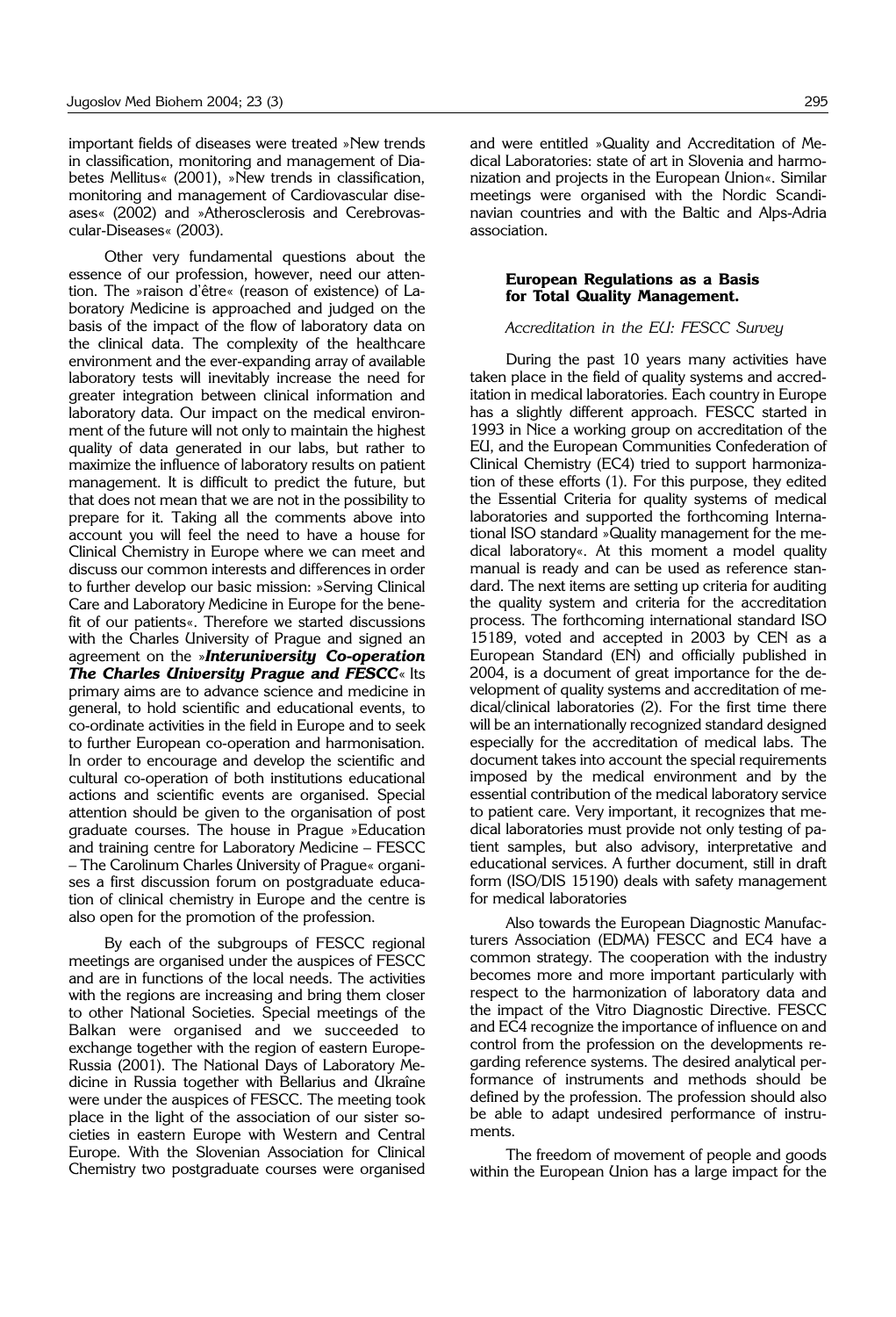member states. Particularly within health care it is important to harmonize the quality of the profession and practice, so that health care is offered at a comparable level. The importance of harmonization also regards clinical chemistry. This was recognized by the IFCC related National Societies of clinical chemistry in EU countries. The common political reality led to the institution of the European Communities Confederation of Clinical Chemistry (EC4). Diagnosis and therapy are now the core business of health care. Medical laboratories play an essential role in this. The broad spectrum of medical laboratory investigations make consultancy of medical laboratory specialists even more important. The quality of both professionals and laboratories, as well as continuity of laboratory data within and between laboratories are of the most importance. The main goal of FESCC is quality trough harmonization of our profession in Europe.

The instalment of the EC4 *Register of the European Clinical Chemists* is a large step forward towards the attainment of the first level, harmonization of the profession. In most EU countries National Registers exists and in some others several registers exist, depending on the academic background and education. Colleagues from all relevant academic background, scientific as well as medicine, may and do apply. The EU registration is based on the assignment of equivalence of standards to national register

# *Accreditation and postgraduate training in European countries*

At the present time, there is no detailed knowledge of professional education of specialist in laboratory medicine in the non-EU countries. As harmonization of quality assessment and accreditation procedures are listed among the main goals of FESCC, according to its 1999-2003 strategic plan, it is acceptable that many other countries are willing to adapt their system of professional education to the FESCC EC4 model. By example on this basis, it might be interesting to implement a parallel register for European Clinical Chemist belonging to non EU members.

FESCC launched a survey in July 1998 to gather information on *postgraduate education and on accreditation in clinical chemistry and labora**tory medicine.* The major data of the survey are published (3, 4). The questionnaire was sent July 1998 to all presidents of the FESCC related member societies. The most important questions are: which graduate training can lead to a postgraduate training in clinical chemistry and is training in clinical chemistry a postgraduate one. Does training in clinical chemistry (clinical biology) match the European syllabus. The main data considered as a first conclusion provided on accreditation show that the number of accredited laboratories was low in the EU countries and even lower

in the non-EU members. The situation is changing fast and the accredited sites is expected to increase rapidly in the next years. The ISO-Document 15 189 can gather a large consensus from all national European bodies involved in accreditation. There was also a hope that professionals should be vigilant and try to maintain the costs to a reasonable level. The heterogeneity of the data on post-graduate training in clinical chemistry indicates that a great effort will be needed before harmonisation is reached. The data on clinical chemistry training in the non-EU countries show some similarities with the data from the EU countries. The answers on the clinical chemistry curriculum and examinations were quite heterogeneous, a common trend indicated a mixed practical and theoretical training, with similarity in the treated topics, such as general analytical principles and procedures, external and internal quality control, method comparison and laboratory management. Most have no answer whether their training matched the European syllabus. The obtained results provide an interesting basis for further discussion and promotion of post-graduate training in clinical chemistry.

In order to gather information about *the managerial situation of the specialists in clinical chemistry in Europe*, FESCC launched a survey end 2000 (5). The goal of this survey was to provide information to all the FESCC members about the position of the specialist in clinical chemistry in the various medical laboratories and hospitals. It also gives information on the managerial education in the post-graduate training in clinical chemistry. The results of the survey were gathered by a questionnaire to all the FESCC member societies and published in Clin Chem Lab Med 2002; 40 (3): 312-319. Harmonization of the managerial aspects of the profession is one of the challenges for the European specialists in clinical chemistry.

Large differences exist in the disciplines of medical laboratories which are headed, their managerial tasks, the position within the medical staff of hospitals, the advisory task that are practised and the managerial part of the post-graduate curriculum in clinical chemistry. Despite these differences the profession has similar interdisciplinary character in all European countries and ask for harmonization of the profession.

# **The Future of Clinical Chemistry in Europe**

### *European regulations as a basis for total quality management*

I was lucky to be associated to an institution with a history of 900 years, more than 8 centuries. The old St John Hospital is situatd at the centre of Bruges and the first ward was built in 1150. Organized laboratory activities started around 1915, a laboratory of micro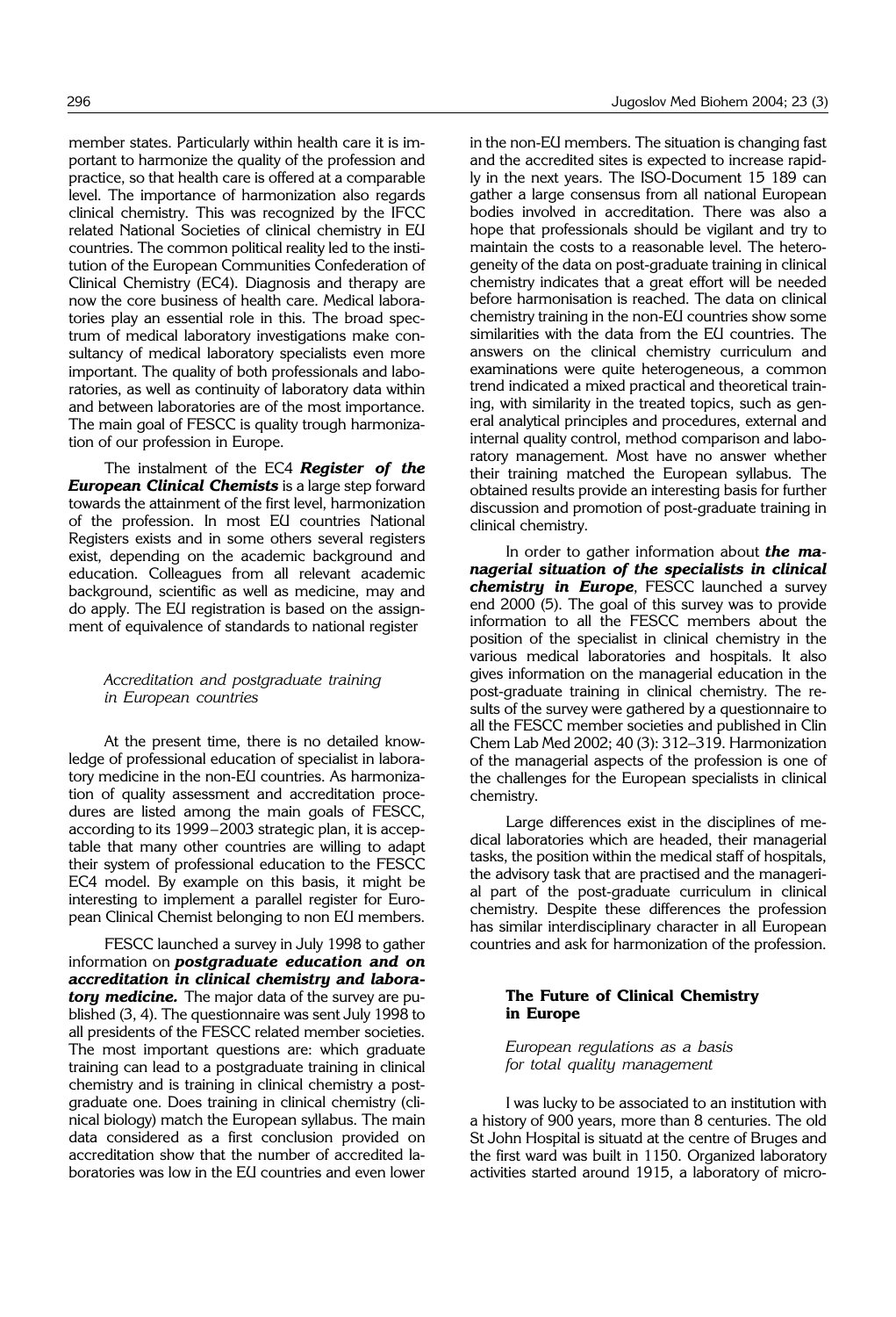biology and clinical chemistry was established by a chemist-bacteriologist. A new science was born laboratory medicine. This contribution was diagnostically and therapeutically very important. The knowledge of biological parameters has strongly influenced the specialisation in medicine. Over the past 75 years the laboratory analyses have been extremely valuable, especially in the field of preventive medicine. The massive growth of biological possibilities resulted however last years in over consumption, irresponsible requests and finally in a certain devaluation of our profession. The industrial revolution was a first reason for integration. Automatization, robotization, intra and internet systems ask for European standardization, guarantee of quality and accreditation leading to ISO and CEN standards. The cultural exchange between countries and the world economy resulted in unification of Europe. All this raises the actual questions about total quality management in Europe. In view of the new challenges and the implications of them on socio-economical, financial and medical level, the former mentioned questioning towards the European community is quite normal. The application and the integration of the clinical biological parameters go trough an enormous development and some examples are obvious and belongs to the strategic plans of FESCC over the period from 2004-2007.

Evidence based medicine (EBM) has been driven by the need to cope with information overload, by cost control and by a public impatience for the best in diagnostics and treatment. Laboratory professionals must direct more effort to demonstration the impact of laboratory tests on a greater variety of clinical outcomes. There is a poverty of good primary studies of test evaluations. Total quality management is focused on the pre-analytical steps from the patient to the sample. At the present time those are the most important limiting factors of the quality of laboratory results. International standards play an important role in establishing quality systems. A great number has been created by ISO and CEN for medical laboratories. Most standards are suggested by industry or national and international organisations. Individuals rarely influence the contents. The suggested standard (ISO 15 189) on quality specifications in laboratory medicine is an exception. FESCC request special attention to increase efforts for continuous training and education. Molecular diagnostic tools are becoming smaller and the impact on the medical discipline is growing rapidly. Objective evaluation of data in screening of disease and guidelines and algorithms need special attention. One of the major forces in information technology (IT) which provides a new economic and business model for laboratory medicine industry based on an integrated vertical meta-network, summarized in »total laboratory solution (TLS).

Before ending I like to refer to major items of FESCC strategic plan actions for the near future

- Cooperation with and between European FESCC subgroups
- Promotion of a common platform for all disciplines of laboratory medicine
- Harmonization and regulation by law of the profession in Europe based on the principles of free movement of the professionals within Europe (EU-commission).

# EDUKACIJA I OBUČAVANJE U KLINIČKOJ HEMIJI U EU: POUKE IZ PRAKSE

# *Victor Blaton*

#### *KU*-*Leuven and Department of Clinical Chemistry AZ St Jan AV Rudders hove, 10 8000 Brugge (Be)*

*Kratak sadr`aj:* Ovde se opisuje istorijat razvoja FESCC-a (Forum of the European Societies of Clinical Chemistry and Laboratory Medicine), aktuelne oblasti glavnih aktivnosti i ključne pravci razvoja u Evropi. Misija FESCC-a je da potpomogne i promoviše kliničku hemiju u Evropi, da pomaže u saradnji sa IFCC-om (Intenational Federation of Clinical Chemistry), da razvija edukaciju i kvalitet u disciplini i da ohrabri mlade naučnike da aktivno sudeluju u ovim aktivnostima. Totalni sistem kvaliteta u medicinskim i kliničkim laboratorijama i akreditacija laboratorija postaje sve češća i važnija. Laboratorijski specijalisti se danas suočavaju sa novim načinom razmišljanja u odnosu na rukovođenje i svakodnevnu praksu u laboratorijama. Naročito u Evropskoj Zajednici (EU), harmonizacija kriterijuma kvaliteta je od posebne važnosti. Sloboda kretanja ljudi i dobara unutar EU ima značajan uticaj na svaku članicu posebno. FESCC je obavio istraživanja u Evropi koja se odnose na akreditaciju medicinskih laboratorija i obučavanje sa posebnom pažnjom koja se odnosi na poslediplomsko usavršavanje u okviru profesije. Drugo istraživanje je obuhvatilo više informacija koje se odnose na položaj specijalista kliničke hemije u Evropi. Harmonizacija profesije je jedan od izazova za evropske specijaliste kliničke hemije kao i za sam FESCC. Ovde se opisuju i faktori koji će biti presudni za laboratorijsku medicinu u budućnosti.

Ključne reči: IFCC, FESCC, klinička hemija i laboratorijska medicina, EU (Evropska zajednica), Evropa, akreditacija, edukacija, kongresi